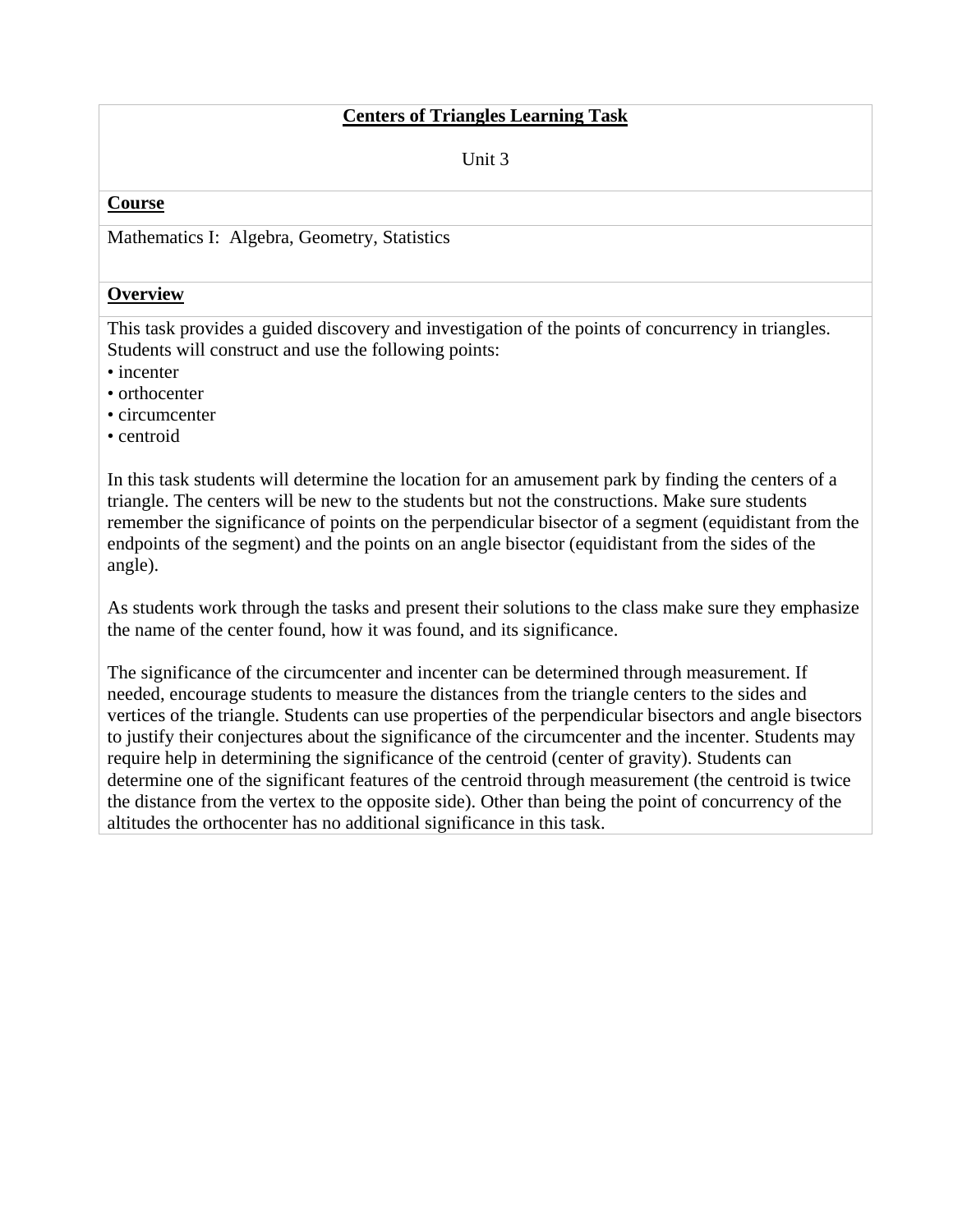| <b>Triangle Center:</b> | <b>Point of Concurrency of:</b> | Significance of:                                                                                                                                     |
|-------------------------|---------------------------------|------------------------------------------------------------------------------------------------------------------------------------------------------|
| Incenter                | Angle bisectors                 | Center of inscribed circle<br><b>Equidistant from the sides</b><br>of the triangle                                                                   |
| Circumcenter            | <b>Perpendicular bisectors</b>  | Center of the<br>circumscribing circle<br><b>Equidistant from the</b><br>vertices of the                                                             |
| <b>Orthocenter</b>      | <b>Altitudes</b>                |                                                                                                                                                      |
| Centroid                | <b>Medians</b>                  | Center of balance or<br>gravity<br>The distance from a vertex<br>to the centroid is twice the<br>distance from the centroid<br>to the opposite side. |

# **Key Standards**

MM1G3. Students will discover, prove, and apply properties of triangles, quadrilaterals, and other polygons.

 e. Find and use points of concurrency in triangles: incenter, orthocenter, circumcenter, and centroid.

# **Possible Materials**

- Miras (or a similar reflective tool)
- patty paper
- compasses
- straightedges
- Geometer's Sketchpad or similar geometry software, if possible

### **Task**

A developer plans to build an amusement park but wants to locate it within easy access of the three largest towns in the area as shown on the map below. The developer has to decide on the best location and is working with the ABC Construction Company to minimize costs wherever possible. No matter where the amusement park is located, roads will have to be built for access directly to the towns or to the existing highways.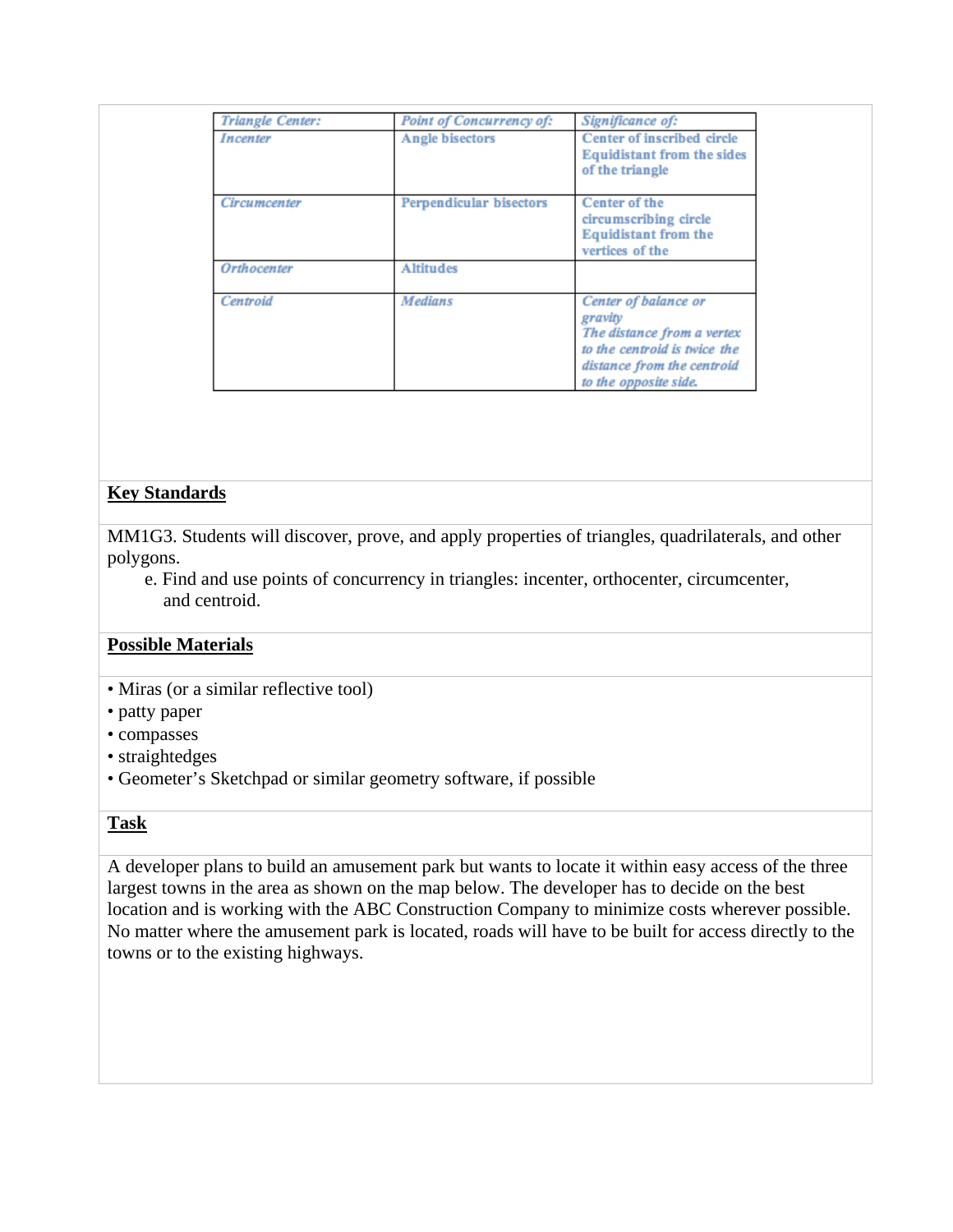

### **1.**

Just by looking at the map, choose the location that you think will be best for building the amusement park. Explain your thinking.

# **Comments:**

**"Just by looking" is important here. Students need to take a moment to look at the towns and make a decision.** 

### **Solution: Answers will vary.**

# **2.**

Now you will use some mathematical concepts to help you choose a location for the tower. In the previous lesson, you learned how to construct medians and altitudes of triangles. In 7th grade, you learned how to construct angle bisectors and perpendicular bisectors. Investigate the problem above by constructing the following:

a) all 3 medians of the triangle

b) all 3 altitudes of the triangle

c) all 3 angle bisectors of the triangle

d) all 3 perpendicular bisectors of the triangle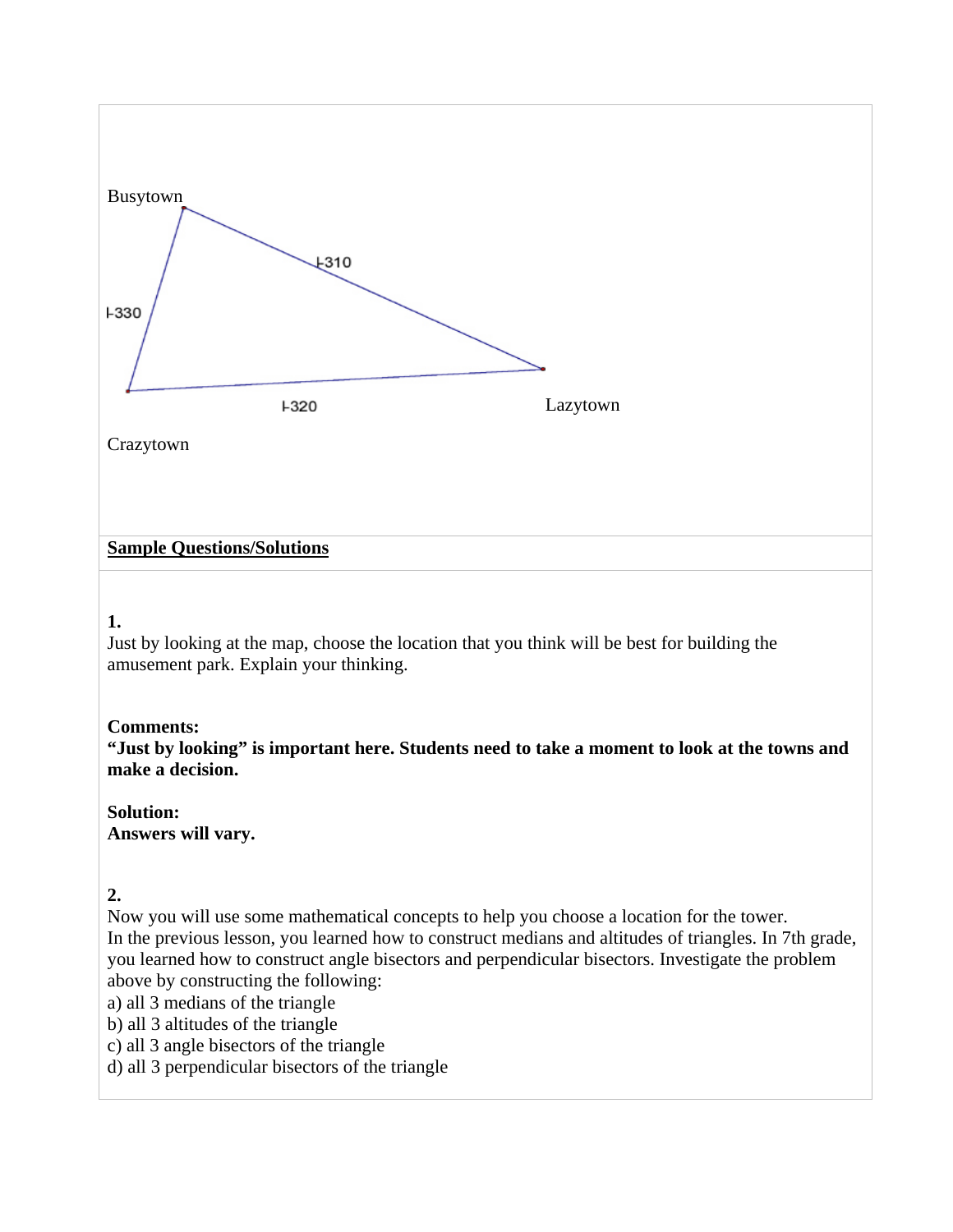You have four different kinds of tools at your disposal- patty paper, MIRA, compass and straight edge, and Geometer's Sketch Pad. Use a different tool for each of your constructions.

### **Not drawn to scale:**

**The constructions, regardless of which tool is used, should result in the following. It is very important for students to realize the three lines always intersect in a single point. Because some of the tools they are using are not very precise the students will have some errors in measurement. These errors should be discussed as a group but some conclusions can still be made even with these errors.**



### **3.**

Choose a location for the amusement park based on the work you did in part 2. Explain why you chose this point.

### **Solution:**

**Answers will vary but it is critical for students to have a mathematical justification for their decision. For example, they may choose the circumcenter because it is equidistant from all three cities. Or they may choose the incenter because it is equidistant from each of the roads. They could choose the centroid instead of the circumcenter because it is closer to two of the cities while not being that much further away from Lazytown.**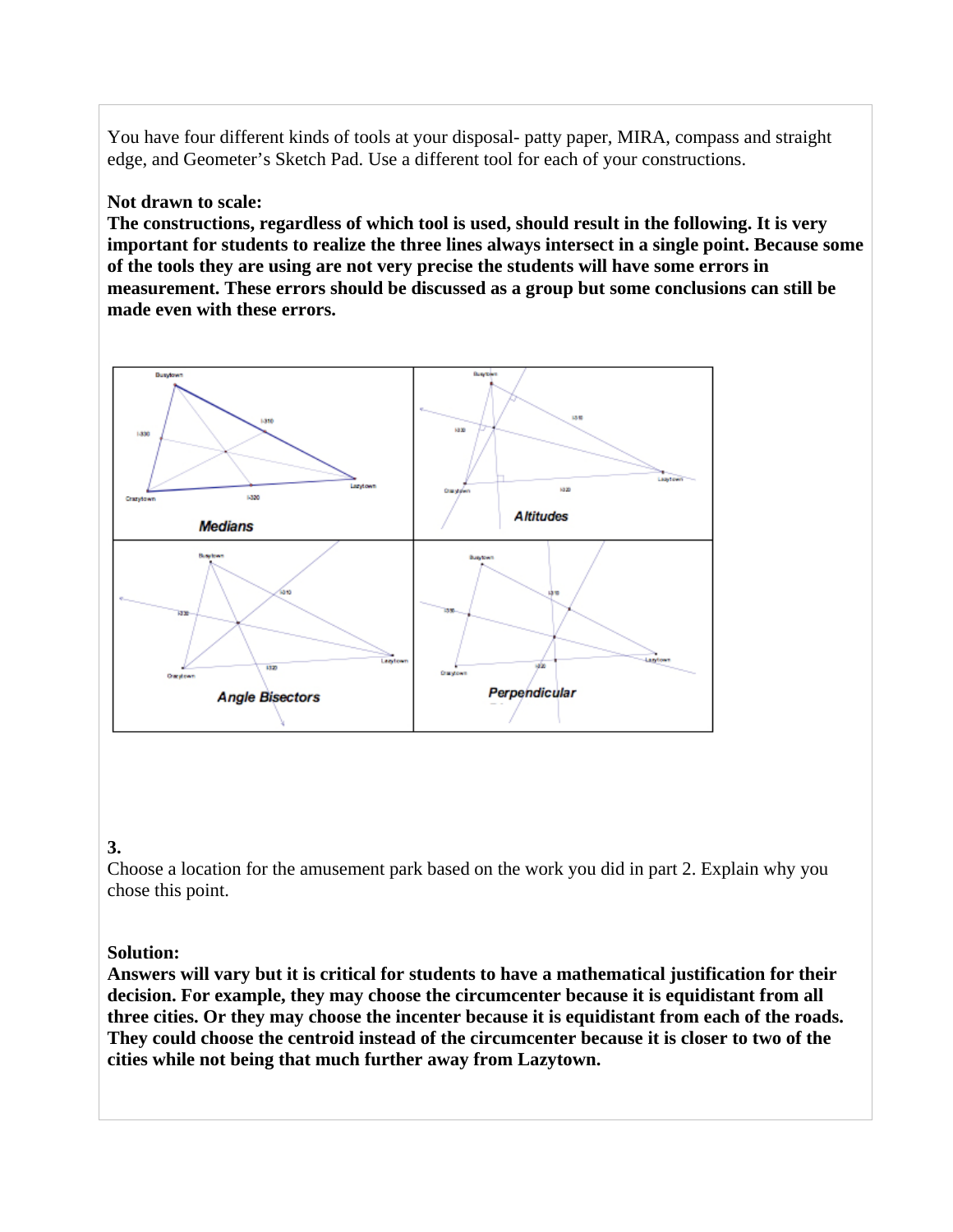# **4.**

How close is the point you chose in part 3, based on mathematics, to the point you chose by observation?

# **Solution: Answers will vary.**

You have now discovered that each set of segments resulting from the constructions above always has a point of intersection. These four points of intersection are called the points of concurrency of a triangle.

The intersection point of the medians is called the centroid of the triangle.

The intersection point of the angle bisectors is called the incenter of the triangle.

The intersection point of the perpendicular bisectors is called the circumcenter of the triangle. The intersection point of the altitudes is called the orthocenter of the triangle.

# **Comments:**

**Students struggle with using the terms point of concurrency and concurrent lines correctly. Make sure they understand what they mean and how to use them. To help them understand the significance of a point of concurrency, ask them to draw three lines on their paper, without looking at anyone else's paper. Then, ask whose lines are drawn in such a way that all three intersect at the same point. Have them compare their drawings and determine the different ways three lines can be related to each other.** 

# **5.**

Can you give a reasonable guess as to why the specific names were given to each point of concurrency?

# **Comments:**

**Students will need to have an idea of the significance of the triangle centers in order to answer this question. If they have not already done so, they need to go back to their constructions and explore the properties of the triangle centers they found in #2. Some groups may have discovered these properties already.** 

**Make sure the name of the center, how it was found, and its significance are emphasized as students present their solutions.** 

**Solution: Answers will vary.**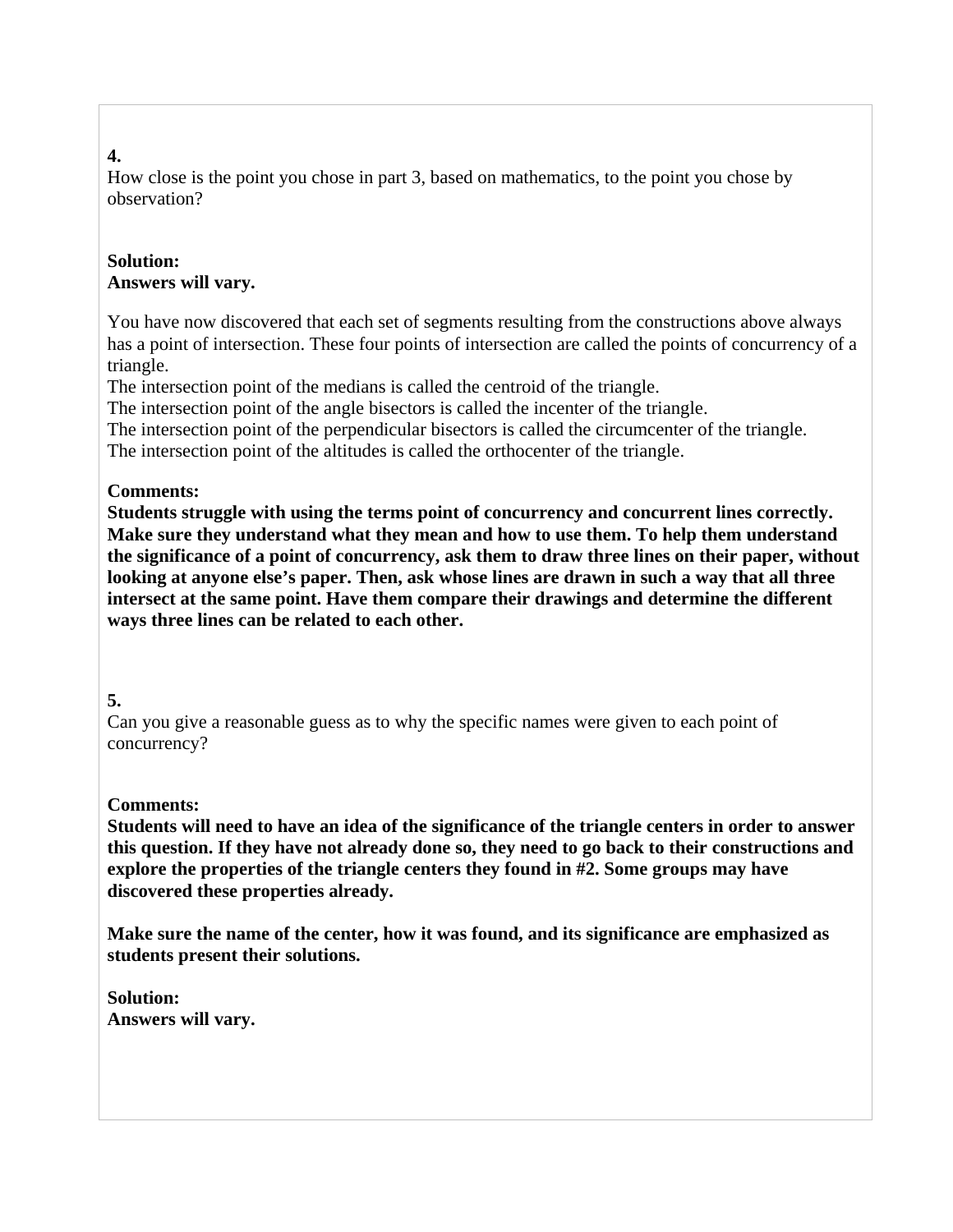# **6.**

Which triangle center did you recommend for the location of the amusement park?

### **Solution:**

**The students are only being asked to name their point. They need to decide if their chosen point is the centroid, incenter, circumcenter, or orthocenter based on the definitions above.** 

# **7.**

The president of the company building the park is concerned about the cost of building roads from the towns to the park. What recommendation would you give him? Write a memo to the president explaining your recommendation.

# **Comments:**

**Since the president is concerned about the cost of the roads, students need to take that into account in their memo. In consideration of the cost of building the roads, some groups may want to change their earlier decision. For example, if a group chose to use the circumcenter because it was an equal distance from each of the cities they may want to choose the incenter or median to reduce the cost of building the roads. Or, students could measure the total distance from a point of concurrency to each of the cities and choose the center that gives the shortest total distance.** 

# **Solution:**

**Answers may vary. Mathematical justification of the answer is the most important aspect of this activity.**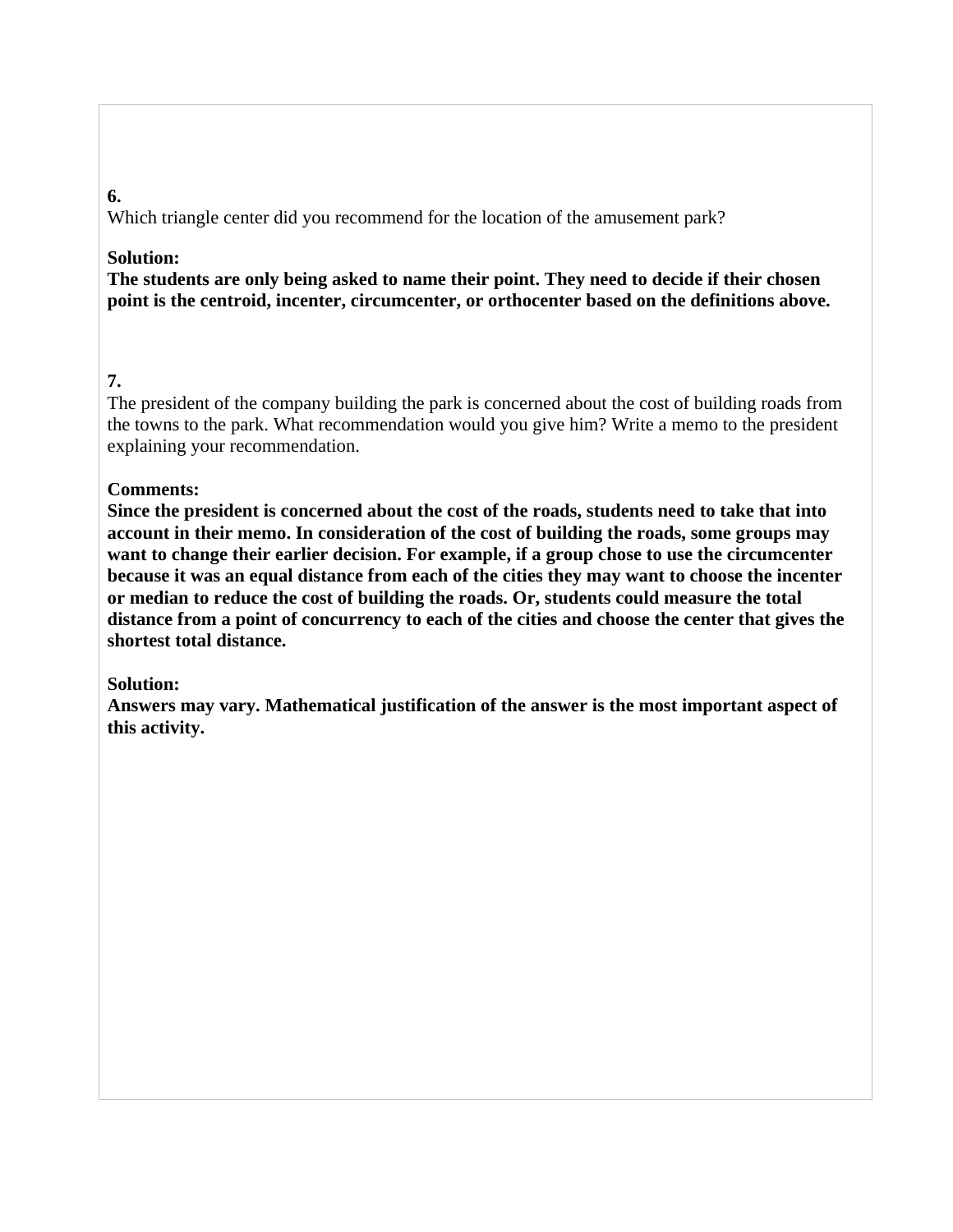# **Sample Lesson – Day 1**